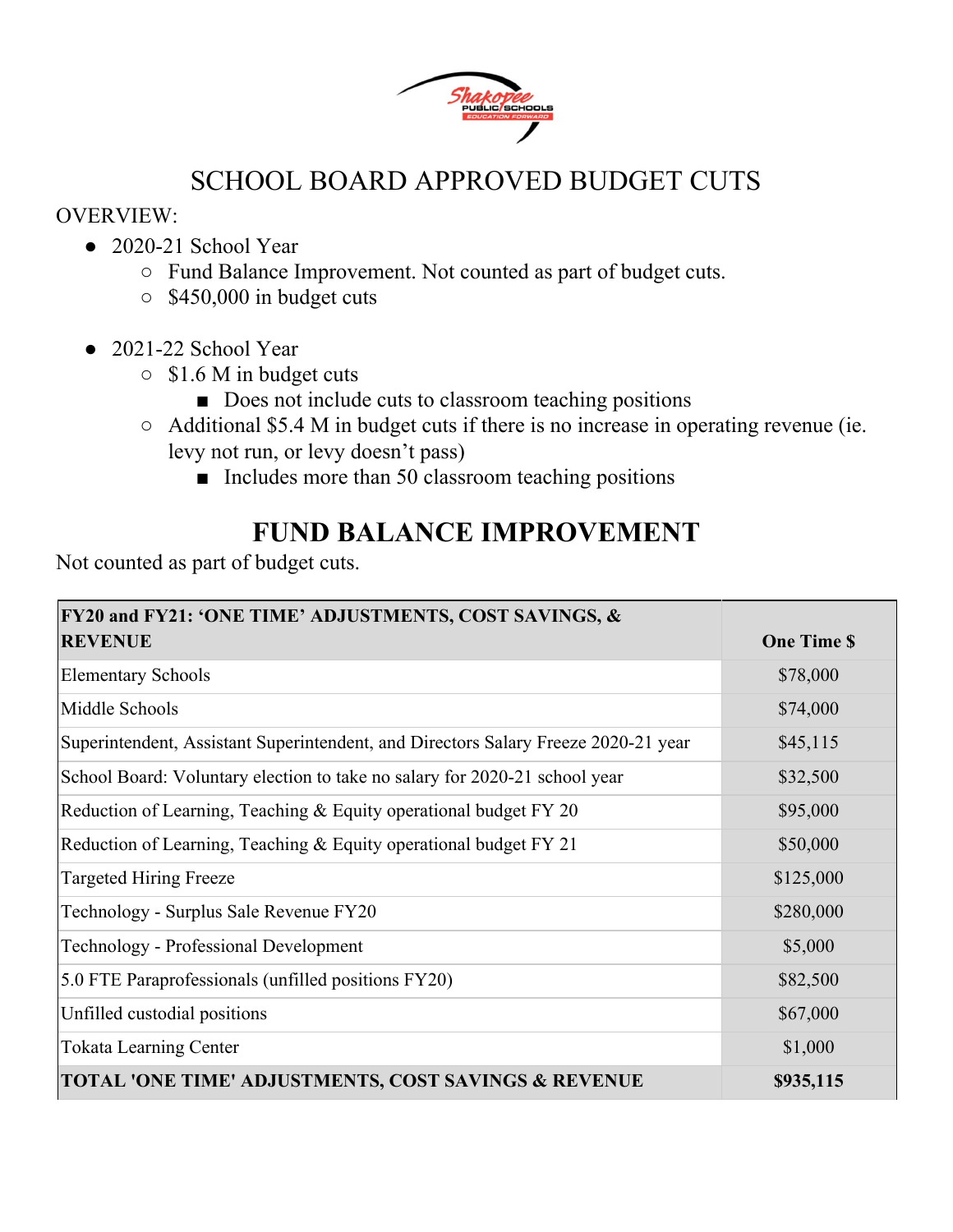### **2020-21 School Year: \$450,000 in Budget Cuts**

| FY20 and FY21: MINIMUM GOAL = \$450,000 in PERMANENT BUDGET<br><b>CUTS</b>       | <b>Permanent Budget</b><br>Cuts \$ |
|----------------------------------------------------------------------------------|------------------------------------|
| Unaffiliated Agreement (District Office Employees)                               | \$60,000                           |
| 10% reduction in supply budgets (district-wide)                                  | \$30,000                           |
| <b>Staff Development</b>                                                         | \$80,000                           |
| Human Resources/Finance Position                                                 | \$88,000                           |
| Hire Long Term Substitutes at BA step 3                                          | \$5,000                            |
| Reduction of 0.5 FTE of High Potential coordinator position                      | \$51,427                           |
| 5.0 FTE Paraprofessionals                                                        | \$82,500                           |
| Technology - Reduce Makerspace budgets                                           | \$5,000                            |
| Technology - Storage hardware leases                                             | \$23,000                           |
| Replace TurnitIn Plagiarism software with Unicheck                               | \$8,790                            |
| 1.0 FTE District-wide nursing position (Resignation. Not rehiring the position.) | \$73,000                           |
| Human Resources/Finance-- Benefits and Insurance (0.50 FTE- Fund 20)             | \$37,000                           |
| <b>Technology - Professional Development</b>                                     | \$10,000                           |
| High School: 1.0 FTE Paraprofessional (Retirement. Not rehiring the position.)   | \$33,000                           |
| 1.0 FTE Custodian (open position-- not filling)                                  | \$45,000                           |
| <b>TOTAL PERMANENT BUDGET CUTS</b>                                               | \$631,717                          |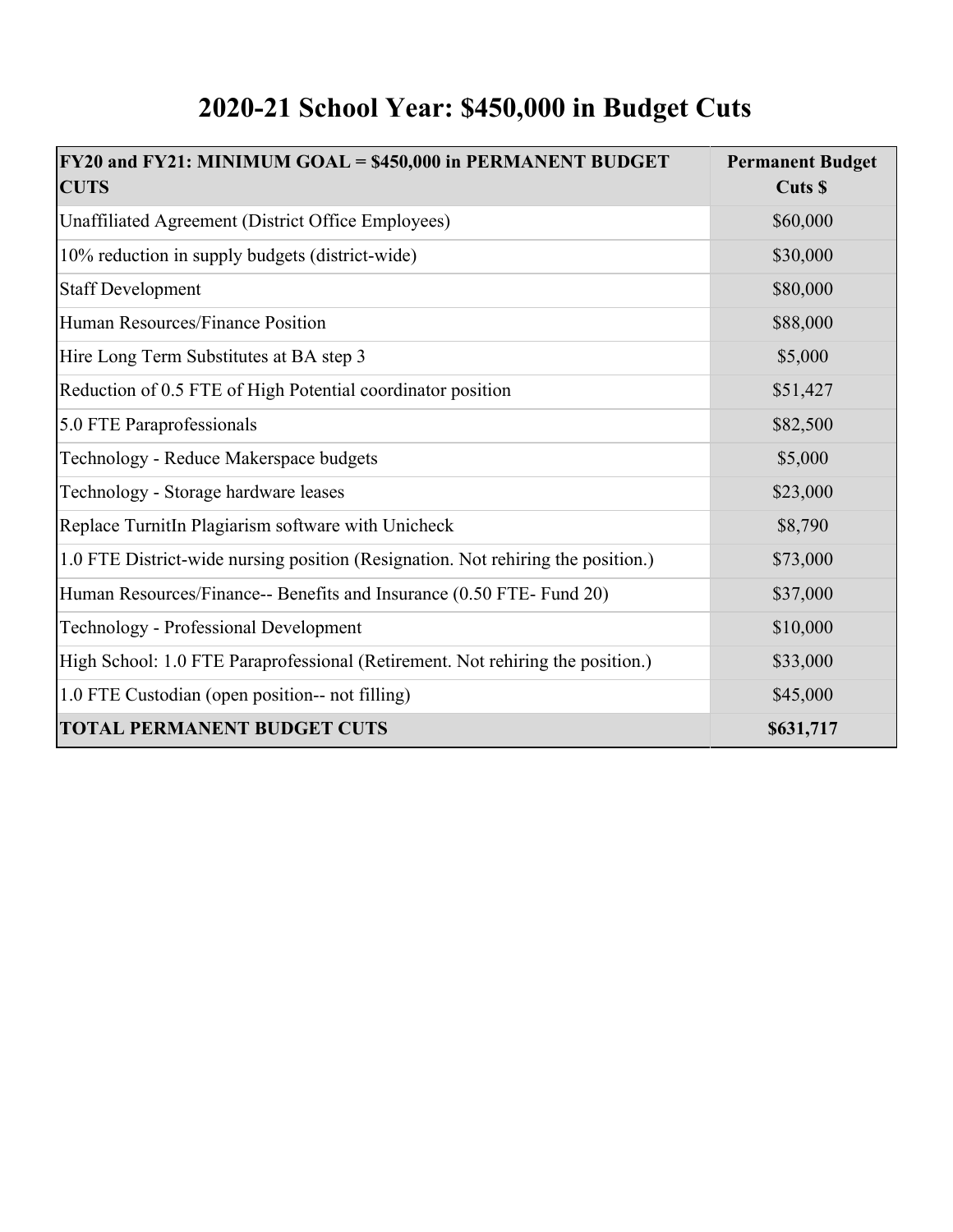## **2021-22 School Year: \$1,600,000 in Budget Cuts**

| $ FY 22 = $1,600,000$ in PERMANENT CUTS-- 'NO MATTER WHAT'                                       | <b>Permanent Budget</b><br>Cuts \$ |
|--------------------------------------------------------------------------------------------------|------------------------------------|
| CARRYOVER: PERMANENTS CUTS ABOVE \$450,000 in FY21                                               | \$181,717                          |
| Superintendent Office reorganization                                                             | \$90,000                           |
| High School: 1.0 FTE Assistant Principal                                                         | \$173,480                          |
| High School: Clerical Support                                                                    | \$29,400                           |
| High School: 2.0 FTE Paraprofessionals                                                           | \$66,000                           |
| 6.8 FTE - Digital Learning Coaches/Instructional Coaches                                         | \$496,400                          |
| Elementary Schools: 1.5 FTE Intervention Teachers                                                | \$109,500                          |
| 5.0 FTE Paraprofessionals                                                                        | \$82,500                           |
| Reduce High School Special Education Coordinator                                                 | \$40,000                           |
| East: 1.0 FTE Intervention Paraprofessional                                                      | \$33,000                           |
| West: 1.0 FTE Clerical position                                                                  | \$40,000                           |
| Sweeney: 1.0 FTE Paraprofessional                                                                | \$33,000                           |
| Sun Path: Reduction in leadership/intervention position                                          | \$16,200                           |
| Community Partnerships position                                                                  | \$70,000                           |
| Reduce Learning, Teaching & Equity Supervisor (Assessment) from 260 days to 220<br>days per year | \$11,000                           |
| Eliminate summer work days for Learning, Teaching & Equity Teachers on Special<br>Assignment     | \$22,000                           |
| Reduction of Learning, Teaching & Equity operational Budget FY22 (budget freeze)                 | \$40,000                           |
| 0.3 FTE Instructional Coach supervision                                                          | \$40,000                           |
| Replace MAP testing with FAST testing (Grades K-8)                                               | \$12,000                           |
| Terminate Outside Contract (Business Services)                                                   | \$20,000                           |
| <b>TOTAL \$1,600,000 in PERMANENT CUTS</b>                                                       | \$1,606,197                        |